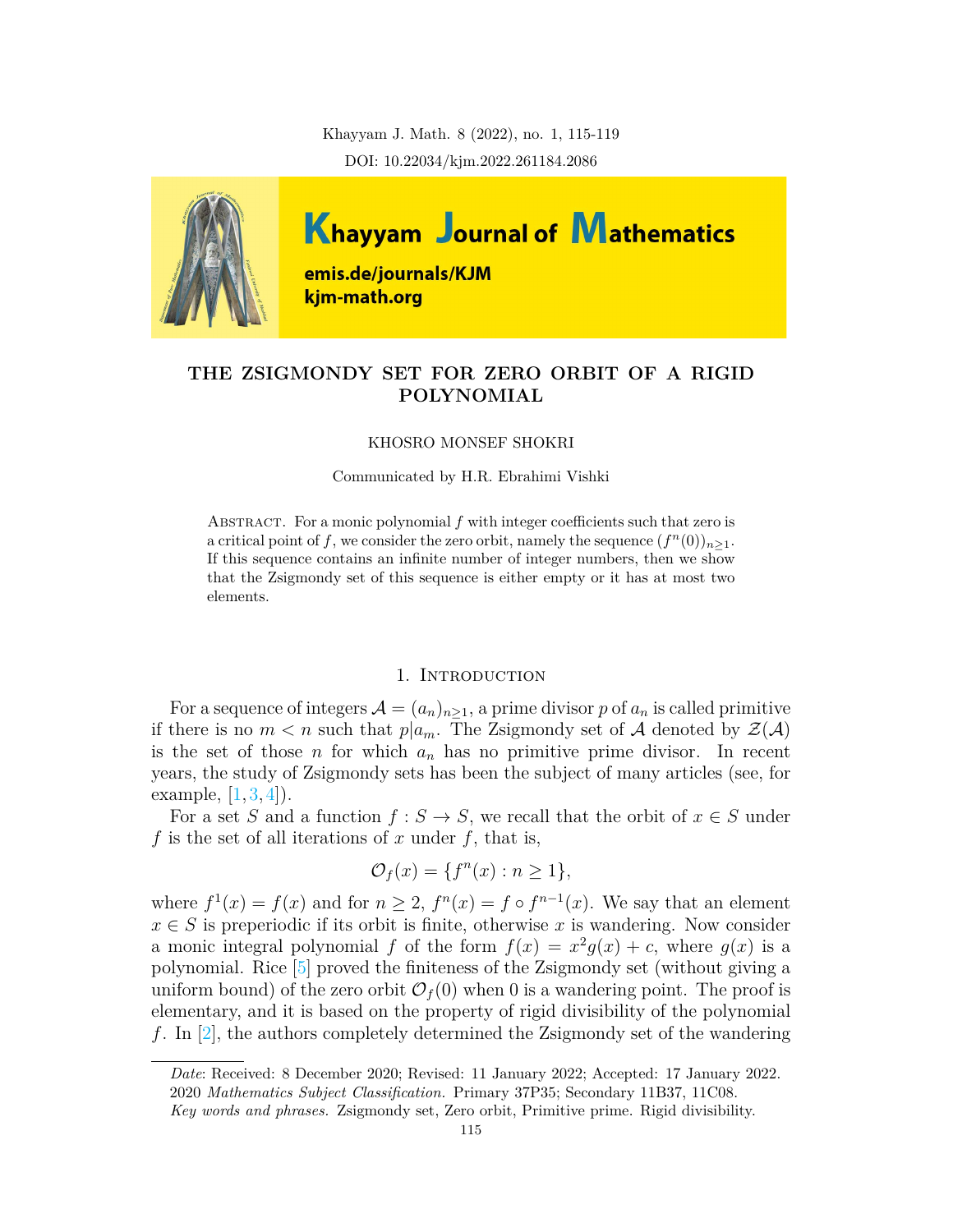zero orbit of  $f(z) = z^d + c$ , where  $c \in \mathbb{Z}$  and  $d \geq 2$ , and for  $c \in \mathbb{Q}$ , Krieger [\[4\]](#page-4-2) found a uniform bound. She showed that  $\mathcal Z$  has at most 23 elements.

Ingram and Silverman [[3](#page-4-1)] generalized the result of Rice to rational functions. They showed that, under mild assumptions for a rational function  $\phi(z) \in \mathbb{Q}(z)$ and  $\alpha \in \mathbb{Q}$ , the Zsigmondy set of the sequence of the numerators  $\mathcal{O}_{\phi}(\alpha)$  is finite. The proof is based on Roth's theorem, which is ineffective. Hence finding a uniform bound (if such bound exists) is challenging. So far, only few cases have been characterized.

The motivation of this article is to generalize the work of [\[2\]](#page-4-4) to the class of rigid polynomials and classify the Zsigmondy set of zero orbit of such polynomials. More precisely, we obtain the following result.

<span id="page-1-1"></span>**Theorem 1.1.** Let  $f(x) \in \mathbb{Z}[x]$  be a rigid polynomial, that is,  $f(x) = x^2 g(x) + c$ , *where*  $g(x) \in \mathbb{Z}[x]$ *. If*  $x = 0$  *is a wandering point, that is, the set*  $\mathcal{O}_f(0) = \{f^n(0) :$  $n \geq 1$ *} is infinite, then the Zsigmondy set of*  $\mathcal{O}_f(0)$  *has at most two elements. Indeed, we have the following properties:*

- $(1)$  *If*  $|c| = 1$ *, then*  $\{1\} \subset \mathcal{Z}(\mathcal{O}_f(0)) \subset \{1, 2\}.$
- $(2)$  *If*  $|c| = 2$ *, then*  $\mathcal{Z}(\mathcal{O}_f(0)) \subseteq \{2\}$ *.*
- (3) If  $|c| > 2$ , then  $\mathcal{Z}(\mathcal{O}_f(0))$  is empty.

From now, for simplicity, we set  $\mathcal{O} := \mathcal{O}_f(0)$  and  $\mathcal{Z} := \mathcal{Z}(\mathcal{O})$ . The idea behind this theorem is that the element of the orbit *O* rapidly grows and the rigid divisibility property (see Definition [2.1](#page-1-0)) implies that  $f<sup>n</sup>(0)$  has a primitive prime divisor.

*Remark* 1.2. For  $|c| = 1$ , the case  $\mathcal{Z} = \{1, 2\}$  can occur. For example, let  $f(x) = x^2(x-3) + 1$ ; then  $f(0) = 1$  and  $f \circ f(0) = -1$ . Also for  $|c| = 2$  and  $f(x) = x^2(x^2 - 5x + 5) + 2$ , we have  $\mathcal{Z} = \{2\}.$ 

In the following section, we review some basic properties of rigid polynomials, and in section [3,](#page-2-0) we give a proof of Theorem [1.1](#page-1-1)

### 2. Rigid divisibility property

In this section, first we review basic definitions and results from [[5\]](#page-4-3).

<span id="page-1-0"></span>**Definition 2.1.** A sequence  $(\sigma_n)_{n>1}$  of integers is a rigid divisible sequence if for every prime *p*, the following two properties hold:

(1) If  $v_p(\sigma_n) > 0$ , then  $v_p(\sigma_{kn}) = v_p(\sigma_n)$  for all  $k \geq 1$ .

(2) If  $v_p(\sigma_n) > 0$  and  $v_p(\sigma_m) > 0$ , then  $v_p(\sigma_{(n,m)}) > 0$ .

Here  $v_p$  denotes the *p*-adic valuation with respect to *p* and  $(m, n)$  means the greatest common divisor of *m* and *n*.

*Remark* 2.2. It follows from Definition [2.1](#page-1-0) that for a sequence  $(\sigma_n)_{n\geq 1}$  with rigid divisibility, if  $v_p(\sigma_n) > 0$  and  $v_p(\sigma_m) > 0$ , then  $v_p(\sigma_n) = v_p(\sigma_{(n,m)})$ .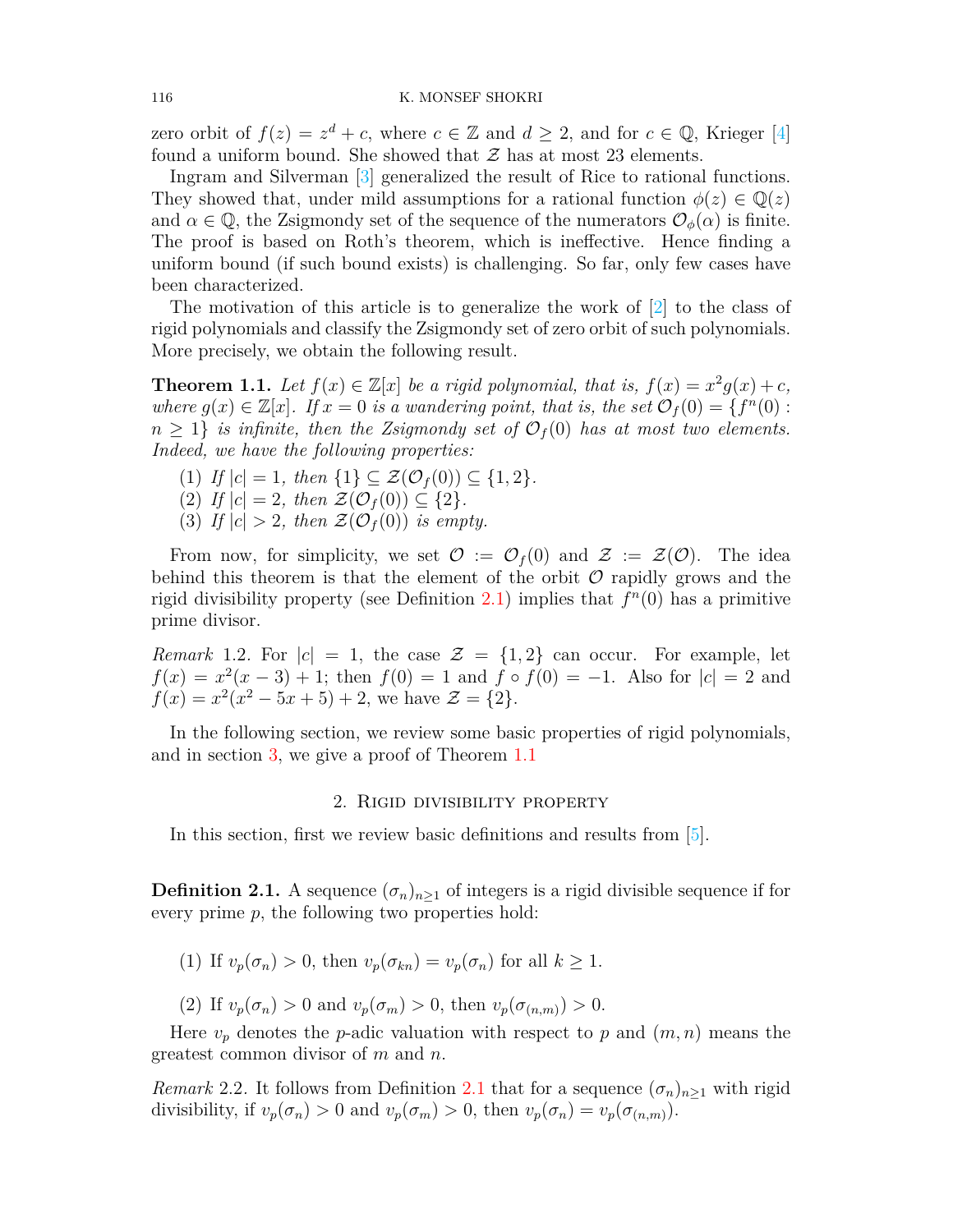**Definition 2.3.** A monic polynomial defined over  $\mathbb{Z}$  is called rigid if  $x = 0$  is a critical value for *f*. In other words,  $f \in \mathbb{Z}[x]$  is rigid if  $f(x) = x^2 g(x) + c$  for some  $c \in \mathbb{Z}$  and a monic polynomial  $g(x) \in \mathbb{Z}[x]$ .

**Proposition 2.4.** Let  $f(x)$  be a rigid polynomial and let  $f(0) \neq 0$ . Then the *sequence*  $(f^n(0))_{n\geq 1}$  *has the rigid divisibility property.* 

*Proof.* We write  $f(x) = x^2 g(x) + c$ , where  $c \neq 0$  and  $g(x) \in \mathbb{Z}[x]$ . Let  $c_n = f^n(0)$ , for fixed  $n \geq 1$ , and let  $v_p(c_n) = i > 0$ . We have

$$
c_{n+1} = f(c_n) = c_n^2 g(c_n) + c \equiv c \pmod{p^{i+1}},
$$

and by induction

$$
c_{n+m} = f(c_{n+m-1}) \equiv f(c_{m-1}) = c_m \pmod{p^{i+1}}.
$$

In particular, for  $m = (k-1)n + r$  with  $1 \leq r < n$ , we have

$$
c_{kn+r} \equiv c_{(k-1)n+r} \equiv \cdots \equiv c_r \pmod{p^{i+1}}.
$$

This identity shows two properties of rigid divisibility.  $\Box$ 

<span id="page-2-2"></span>**Corollary 2.5.** *Let f be a polynomial as before and let*  $\mathcal{O} = (c_n)_{n \geq 1} = (f^n(0))_{n \geq 1}$ *. If n belongs* to  $\mathcal{Z}(\mathcal{O})$ *, then* 

$$
c_n | \prod_{\substack{m|n \\ m \neq n}} c_m.
$$

*Proof.* Let *p* be a prime such that  $p|c_n$  and let  $v_p(c_n) = i > 0$ . Since  $n \in \mathcal{Z}(\mathcal{O})$ , there exists some  $m < n$  such that  $p|c_m$  and  $v_p(c_m) = i$ . The sequence  $(c_n)$  is a rigid sequence, so  $p|c_{(n,m)}$ ,  $v_p(c_{(n,m)}) = i$ , and  $(n,m)$  is a proper divisor of *n*. Hence  $p^i$  divides the above product.  $\Box$ 

#### 3. Proof

<span id="page-2-0"></span>Now we are ready to prove Theorems [1.1.](#page-1-1) We start with the following lemma.

<span id="page-2-1"></span>**Lemma 3.1.** Let  $f(x) = x^2 g(x) + c$  be a rigid polynomial of degree  $d \geq 2$  such *that zero is a wandering point. Let*  $c_n = f^n(0)$  *for*  $n \geq 1$ *.* 

- (1) If  $|c| > 2$ , then the sequence  $(|c_n|)_{n \geq 1}$  is strictly increasing. Furthermore, *for*  $n \geq 2$ *, we have*  $|c_{n+1}| > |c_n|(|c_n| - 1)$ *.*
- (2) *If*  $|c| = 1, 2$ , then the sequence  $(c_n)_{n \geq 2}$  *is strictly increasing. Furthermore, for*  $n \geq 3$ *, we have*  $|c_{n+1}| > |c_n|(|c_n| - 1)$ *.*

*Proof.* We prove by induction on *n*. We note that since zero is wandering so for all  $k \geq 1$ ,  $g(c_k) \neq 0$ . Now, for  $|c| > 2$ , we have

$$
|c_2| = |f(c)| = |c^2 g(c) + c| \ge |c^2 g(c)| - |c|
$$
  
 
$$
\ge c^2 - |c| > |c| = |c_1|.
$$

Suppose that the sequence is strictly increasing for all  $k \leq n$ . Then

$$
|c_{n+1}| = |f(c_n)| = |c_n^2 g(c_n) + c| \ge |c_n^2 g(c_n)| - |c|
$$
  
 
$$
\ge |c_n^2| - |c|,
$$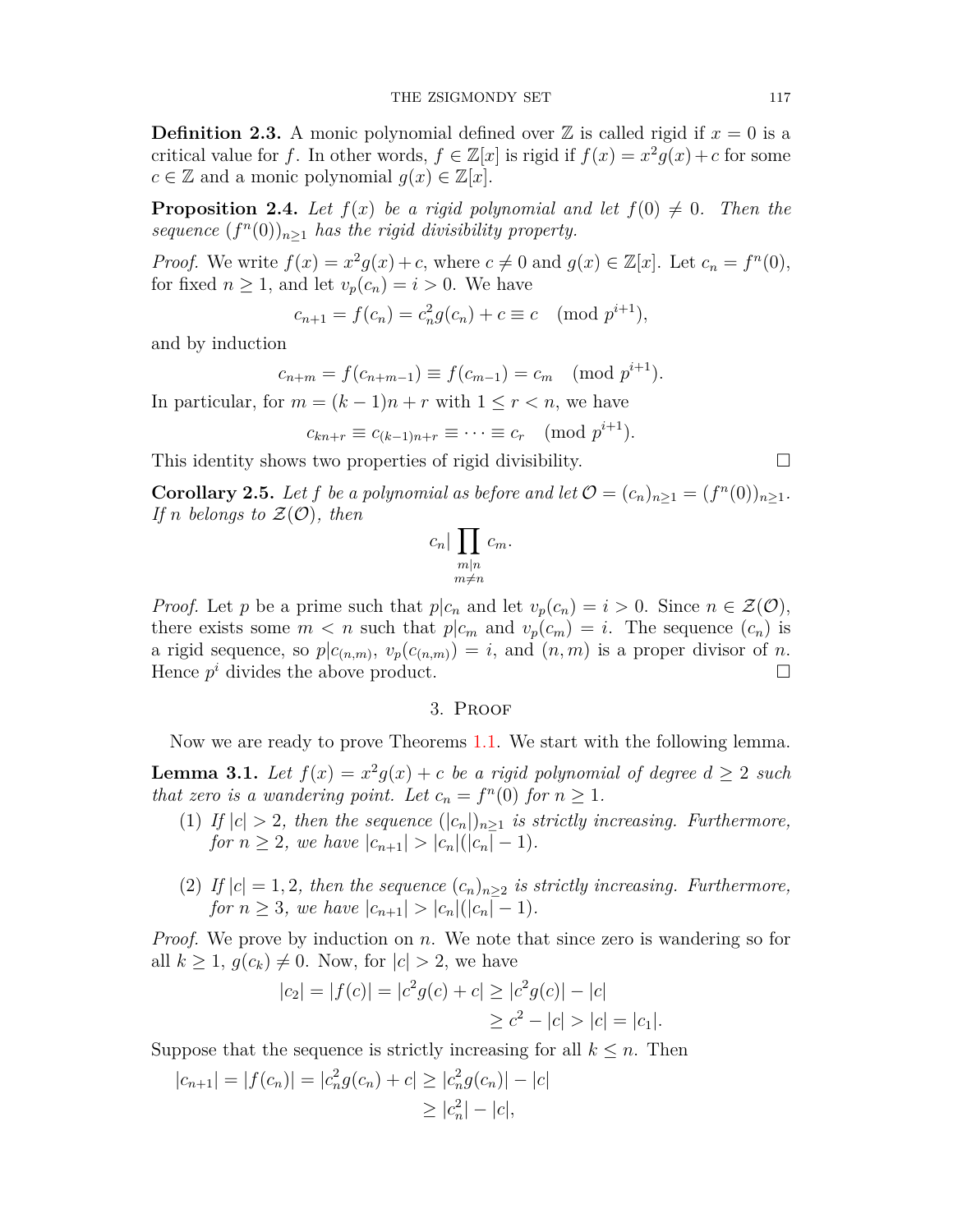118 K. MONSEF SHOKRI

$$
> 2|c_n| - |c| > |c_n| \qquad (|c_n| > |c| > 2).
$$

This completes the induction step. Now, for the second claim, we have  $|c_n| > |c|$ for  $n > 1$ . Hence from the above inequality, we have

$$
|c_{n+1}| \ge c_n^2 - |c| > c_n^2 - |c_n|.
$$

The proof of the second part is similar and we omit it. The only point is that it might be  $|c_1| = |c_2|$ , but then certainly  $|c_3| > |c_2|$ , otherwise  $x = 0$  is a preperiodic point and is not wandering.  $\Box$ 

<span id="page-3-0"></span>**Lemma 3.2.** *With the same assumptions as in Lemma [3.1](#page-2-1), we have*

- $(1)$  *if*  $|c| > 2$ *, for*  $n \geq 2$ *, then*  $|c_n| > \prod_{k=1}^{n-1} |c_k|$ ;
- $(2)$  *if*  $|c| = 1, 2$ *, for*  $n \geq 3$ *, then*  $|c_n| > \prod_{k=1}^{n-1} |c_k|$ *.*

*Proof.* We prove by induction. For  $|c| > 2$ , according to Lemma [3.1,](#page-2-1)  $|c_2| > |c_1|$ . If  $|c_n| > \prod_{k=1}^{n-1} |c_k|$ , then  $|c_n| - 1 \ge \prod_{k=1}^{n-1} |c_k|$ . Hence from Lemma [3.1](#page-2-1), we have

$$
|c_{n+1}| > |c_n||(c_n| - 1) \ge \prod_{k=1}^n |c_k|.
$$

For the second part, if  $|c_2| > |c_1|$ , then the above argument holds without a change, otherwise  $|c_3| > |c_2|$ . Now if  $|c| = 1$ , then  $|c_3| > |c_1c_2|$ , and we can continue the inductive argument as before. If  $|c| = 2$ , then  $|c_3| \neq 2$  is of the form  $|c_3| = 4m + 2$  with  $m \neq 0$ . Hence  $|c_3| > |c_1 c_2| = 4$  and the proof can be repeated as before.  $\Box$ 

*Proof of Theorem [1.1.](#page-1-1)* First we show that independent of the value of *c*, there is no  $n \geq 3$  in the Zsigmondy set  $\mathcal Z$  of zero orbit of  $f$ . Suppose that  $n \geq 3$  belongs to *Z*. Then from Corollary [2.5](#page-2-2), we have

$$
c_n | \prod_{\substack{m|n \\ m \neq n}} c_m.
$$

In particular, we have

$$
|c_n| \le \prod_{\substack{m|n\\m \neq n}} c_m \le \prod_{k=1}^{n-1} |c_k|.
$$

This is a contradiction, according to Lemma [3.2,](#page-3-0) which shows that  $n \notin \mathcal{Z}$ . For  $n = 1, 2$ , we distinguish three cases. If  $|c| > 2$ , then  $|c_1| = |c| \neq 1$ , which implies that  $1 \notin \mathcal{Z}$ . For  $n = 2$ , from Lemma [3.1](#page-2-1), we have  $|c_2| > |c_1|$  and  $|c_2| = |c^2 g(c) + c| = |c| |c| g(c) + 1|$ . Since  $|c g(c) + 1|$  is greater than 1 and is coprime to *c*, it has a primitive prime divisor. Hence  $2 \notin \mathcal{Z}$ . Therefore  $\mathcal Z$  is empty for  $|c| > 2$ .

For  $|c| = 2$ , evidently  $1 \notin \mathcal{Z}$ . If  $|c_2| \neq |c_1|$ , the the previous argument can be repeated and we find that the Zsigmondy set *Z* is empty in this case. For  $|c_1| = |c_2| = 2$ , we have  $2 \in \mathcal{Z}$ . Hence we conclude that for  $|c| = 2$ , we have *Z ⊆ {*2*}*.